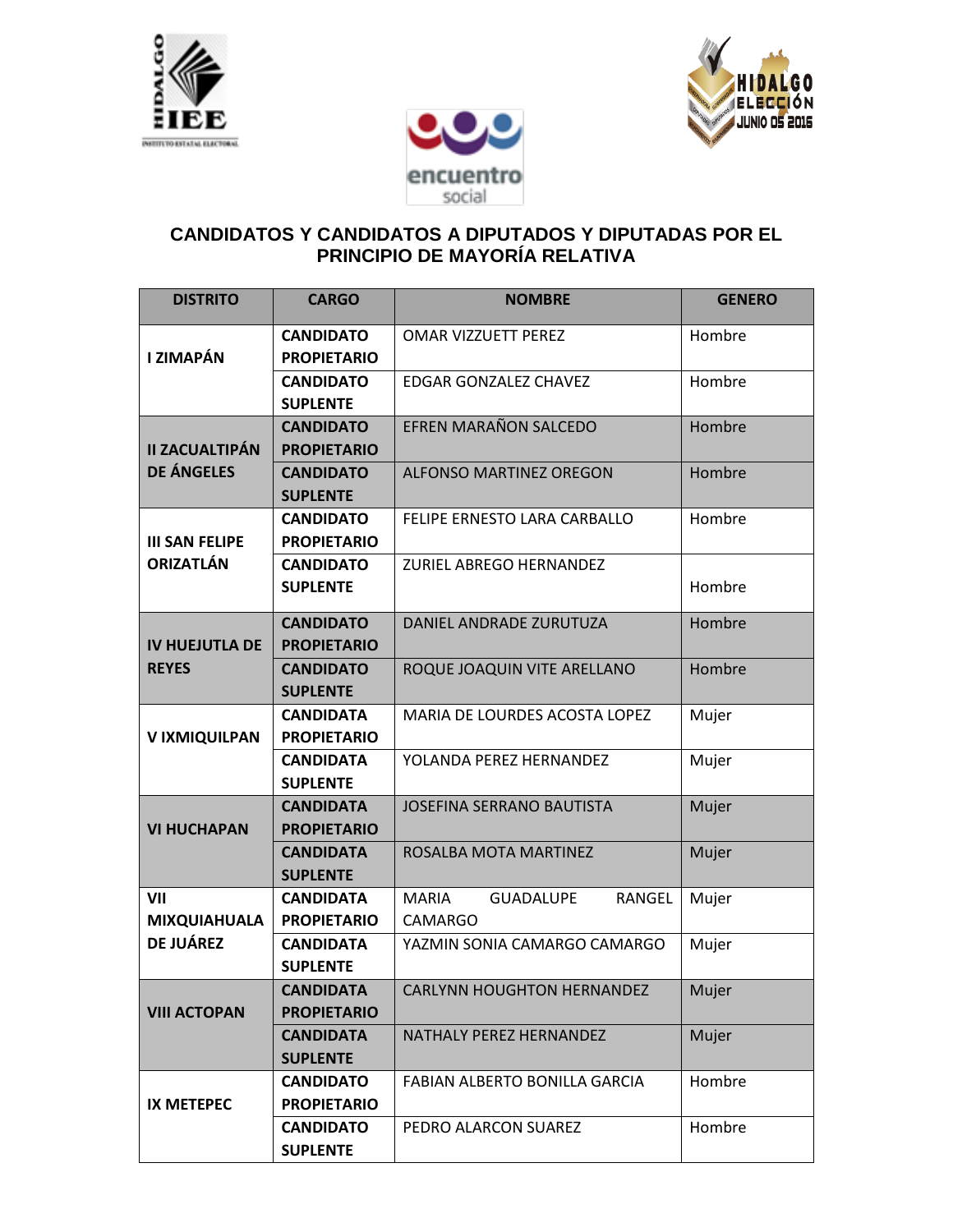





## **CANDIDATOS Y CANDIDATOS A DIPUTADOS Y DIPUTADAS POR EL PRINCIPIO DE MAYORÍA RELATIVA**

| <b>X APAN</b>                                     | <b>CANDIDATA</b><br><b>PROPIETARIO</b> | JOCAVED ROSALES HERNANDEZ                                             | Mujer  |
|---------------------------------------------------|----------------------------------------|-----------------------------------------------------------------------|--------|
|                                                   | <b>CANDIDATA</b><br><b>SUPLENTE</b>    | LETICIA RIOS MARQUEZ                                                  | Mujer  |
| <b>XI TULANCINGO</b><br><b>DE BRAVO</b>           | <b>CANDIDATA</b><br><b>PROPIETARIO</b> | NATALIA BELEN ZAMBRANO TORRES                                         | Mujer  |
|                                                   | <b>CANDIDATA</b><br><b>SUPLENTE</b>    | MIRIAM ESCOBEDO HERNANDEZ                                             | Mujer  |
| <b>XII PACHUCA DE</b><br><b>SOTO ORIENTE</b>      | <b>CANDIDATA</b><br><b>PROPIETARIO</b> | HEBER ANTONIO GONZALEZ CHAVEZ                                         | Hombre |
|                                                   | <b>CANDIDATA</b><br><b>SUPLENTE</b>    | VICTOR EDUARDO CRUZ ESPINOSA                                          | Hombre |
| <b>XIII PACHUCA</b><br>DE SOTO<br><b>PONIENTE</b> | <b>CANDIDATO</b><br><b>PROPIETARIO</b> | <b>SHARON</b><br><b>MADELEINE</b><br><b>MONTIEL</b><br><b>SANCHEZ</b> | Mujer  |
|                                                   | <b>CANDIDATOS</b><br><b>UPLENTE</b>    | ADRIANA HERRERA HERNANDEZ                                             | Mujer  |
| <b>XIV TULA DE</b><br><b>ALLENDE</b>              | <b>CANDIDATA</b><br><b>PROPIETARIO</b> | SILVIA LUCINA GOMEZ FLORA                                             | Mujer  |
|                                                   | <b>CANDIDATA</b><br><b>SUPLENTE</b>    | YOISI CRUZ RAMIREZ                                                    | Mujer  |
| <b>XV TEPEJI DEL</b><br><b>RÍO DE</b>             | <b>CANDIDATA</b><br><b>PROPIETARIO</b> | MARITZA NAYELLI ARIAS BARRETO                                         | Mujer  |
| <b>OCAMPO</b>                                     | <b>CANDIDATA</b><br><b>SUPLENTE</b>    | LIZBETH BARRERA RUFINO                                                | Mujer  |
| <b>XVI TIZAYUCA</b>                               | <b>CANDIDATO</b><br><b>PROPIETARIO</b> | <b>EDUARDO TREJO LINO</b>                                             | Hombre |
|                                                   | <b>CANDIDATO</b><br><b>SUPLENTE</b>    | AARON ADALBERTO BECERRIL ZAVALA                                       | Hombre |
| <b>XVII VILLAS DEL</b><br><b>ÁLAMO</b>            | <b>CANDIDATO</b><br><b>PROPIETARIO</b> | AGUIÑAGA<br><b>ODON</b><br><b>CARLOS</b><br><b>CONTRERAS</b>          | Hombre |
|                                                   | <b>CANDIDATO</b><br><b>SUPLENTE</b>    | <b>HORACIO ANGELES GARCIA</b>                                         | Hombre |
| <b>XVIII</b><br><b>TEPEAPULCO</b>                 | <b>CANDIDATO</b><br><b>PROPIETARIO</b> | <b>MARTÍN</b><br><b>ALFREDO</b><br><b>GUERRERO</b><br>PERALTA         | Hombre |
|                                                   | <b>CANDIDATO</b><br><b>SUPLENTE</b>    | PEDRO ORTIZ GONZALEZ                                                  | Hombre |